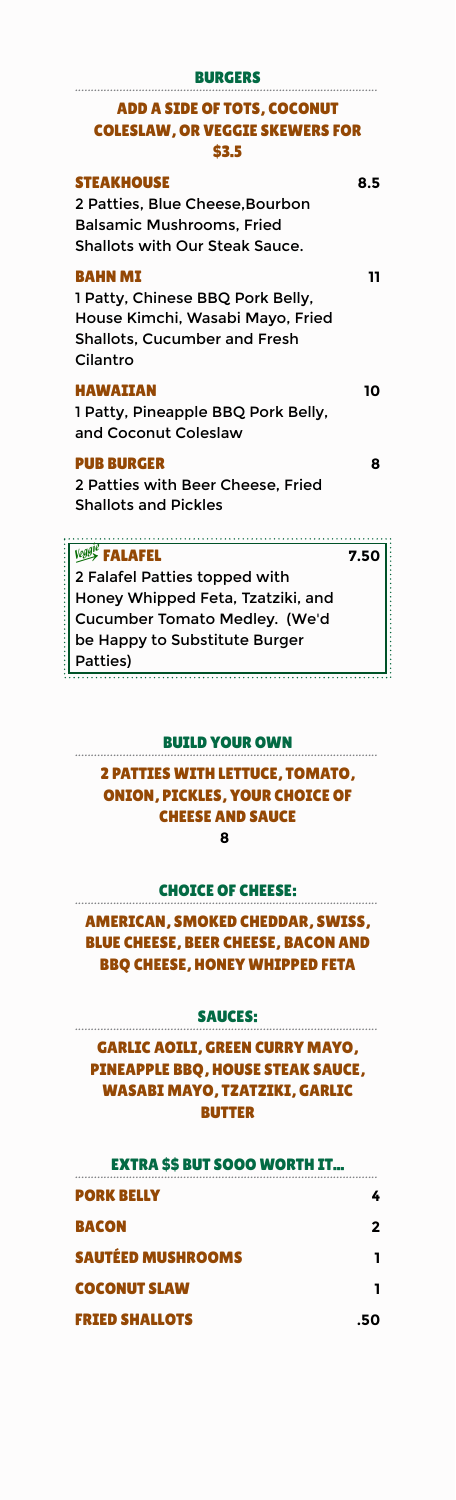| <b>BAR BITES</b>                                                                                                                                                                |     |
|---------------------------------------------------------------------------------------------------------------------------------------------------------------------------------|-----|
| HAWAIIAN CHEESE BALLS<br>Six Sweet Hawaiian rolls topped with<br>garlic butter + mozzarella cheese<br>broiled to gooey perfection!                                              | 8   |
| <b>CRAWFISH RANGOONIES</b><br>Never say die! Handmade Crawfish<br>Rangoons, Served with Sweet Chili<br>Sauce                                                                    | 7   |
| <b>BEER CHEESE DIP</b><br>With Freshly Baked Pretzel Bites                                                                                                                      | 8.5 |
| <b>STUFFED JALAPENOS</b><br>With Bourbon Bacon BBQ Cheese<br>Filling. Broiled to Bubbly Perfection!                                                                             | 7.5 |
| <b>WINGS SMRKT PRICE</b>                                                                                                                                                        |     |
| 8 JUMBO WINGS, SORRY, NO MIX'N'MATCH                                                                                                                                            |     |
|                                                                                                                                                                                 |     |
| <b>EXAMPLE PROPER WETS, CHOLULA DRIZZLE</b><br><b>SERVED WITH A SIDE OF RANCH</b>                                                                                               |     |
| <b>A HONEY JERK WITH BANANA KIWI SAUCE</b>                                                                                                                                      |     |
| > OUR ORIGINAL RED CURRY WINGS<br>SERVED WITH BLUE CHEESE                                                                                                                       |     |
| тотѕ                                                                                                                                                                            |     |
| <b>TRUFFLED TOTS</b><br><b>Classic Tater Tots tossed with white</b><br>truffle oil + smoked sea salt. Served with<br>our Garlic Aioli + Green Curry Mayo for<br>dipping!        | 6   |
| <b>RED CURRY TOTS</b><br>Crispy Fried Tots tossed in our House<br>Red Curry Sauce. Served with Blue<br><b>Cheese for Dipping</b>                                                | 7.5 |
| <b>LOADED TOTS</b><br>Topped with our Beer Cheese,<br>Seasoned Ground Beef, Tomatoes,<br><b>Green Onions and Sour Cream</b>                                                     | 8.5 |
| <b>SKEWERS (2 EACH)</b>                                                                                                                                                         |     |
| SHRIMP WITH OUR PINEAPPLE<br><b>HABANERO BBQ SAUCE</b>                                                                                                                          | 8.5 |
| SEASONAL VEGGIES TOSSED IN OUR<br><b>RED CURRY SAUCE</b>                                                                                                                        | 5   |
| <b>A MARINATED STEAK WITH</b><br><b>GARLIC-CILANTRO CREAM SAUCE</b>                                                                                                             | 9   |
| <b>A MARINATED CHICKEN SERVED WITH</b><br><b>BBQ AOILI</b>                                                                                                                      | 6   |
| <b>DUCK DELIGHTS</b><br><b>BBQ DUCK TACOS</b><br>The one that started it all! House made<br>duck confit and spicy North Carolina<br>style BBQ sauce topped with queso<br>fresco | 11  |
| <b>DUCK CLUB SLIDERS</b><br>Duck confit served on Hawaiian rolls<br>with bacon, smoked cheddar cheese,<br>tomatoes, romaine lettuce, red onion<br>and garlic aioli              | 10  |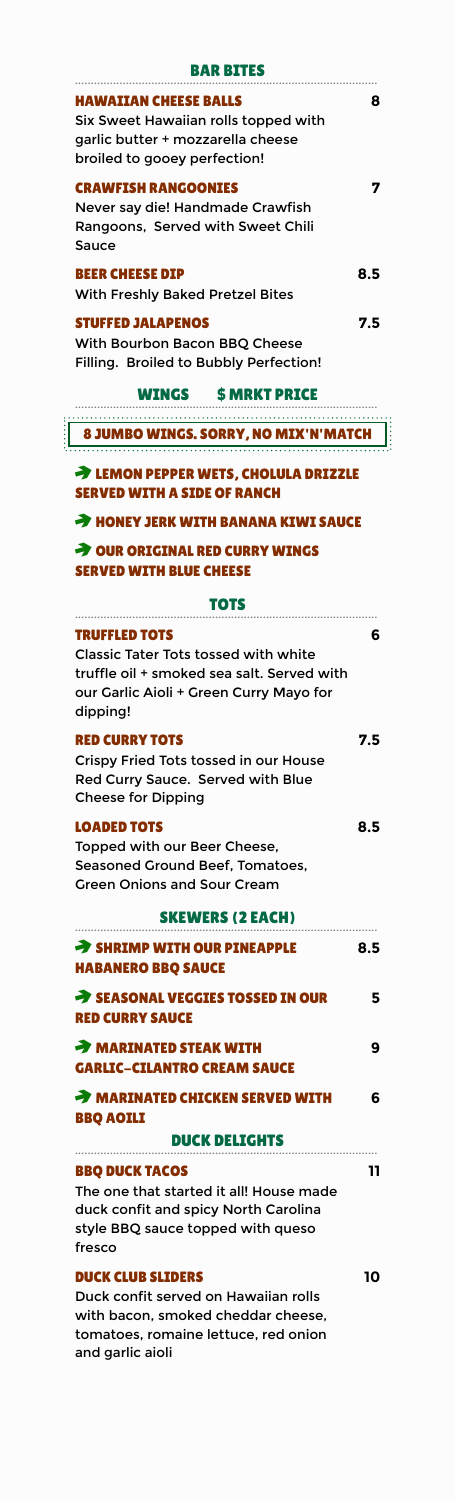

#### SHRIMP & GRIT BALLS 6

Cheesy Shrimp Balls dipped in Hush Puppy Batter and Fried. Served with Honey Butter. So Light and Fluffy and Great for Sharing!

#### THE LUTHER BURGER 10

2 Patties, Bacon, Cheddar on a Krispy Kreme Donut. Hot Now!! Get 'em While They Last!

#### "BENE" BURGER 10

One Patty, Pork Belly, Fried Egg topped with Hollandaise

#### CAJUN BENEDICT 14

Delicious Crawfish Cakes on toasted English Muffins topped with Fried Eggs and Hollandaise. Served with Pepperjack Grits or Fruit

#### THE GARBAGE PLATE 12

Crispy Fried Tots smothered with Chorizo, Ground Beef, Mushrooms, Peppers, Onions, Eggs, Cheese and Gravy. We Couldn't Really Fit Anything More!

## RED CURRY SHRIMP & GRITS 15

Shrimp and Chinese BBQ Pork Belly, Bell Peppers, Onions, Creole Gravy and Red Curry Sauce over Pepper-Jack Grits

## CAROLINE'S PEANUT BUTTER AND BANANA FRENCH TOAST 12

Hawaiian Bread French Toast Stuffed with Peanut Butter and Banana served with a side of Applewood Smoked Bacon

## MIKE'S FAMOUS DUCK CLUB®. 16

Triple Decker filled with Duck Confit, Applewood Smoked Bacon, and Hickory Smoked Cheddar, Topped with Garlic Aioli, Lettuce, Tomato, and Red Onion on Sweet Hawaiian Bread

For the Kids! 7 -Traditional French Toast with Bacon -Kid's Burger with Fruit or Tots

Sides: Pork Belly (4) Bacon (2) Tots (3) Fruit (3) Grits (3)